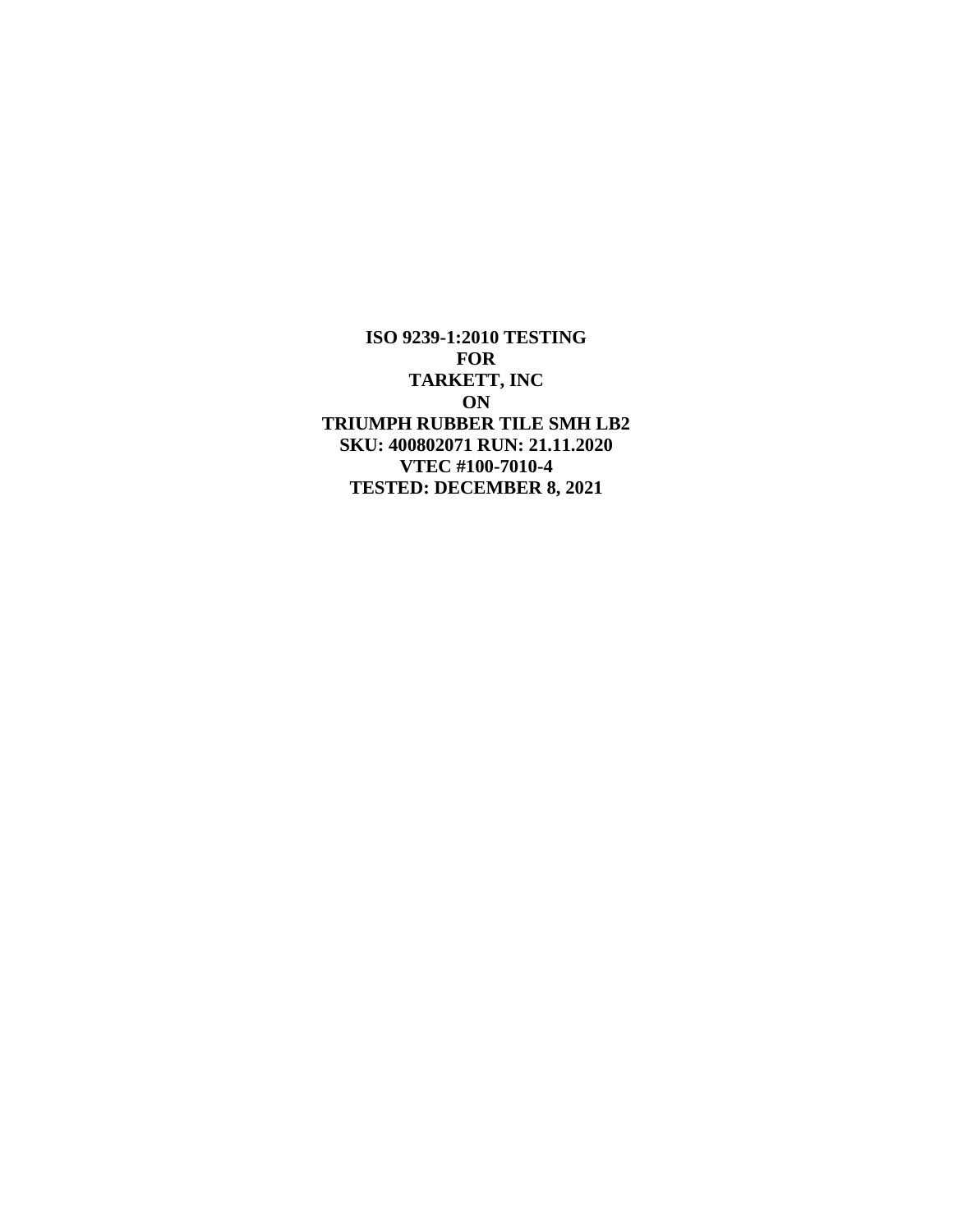

# VTEC Laboratories Inc.

December 9, 2021

| <b>Client:</b> | Tarkett, Inc.            |
|----------------|--------------------------|
|                | 1001 Rue Yamasaka East   |
|                | Farnham, Quebec, J2N 1J7 |
|                | Canada                   |

**Attention:** Richard Bérubé

## **SUBJECT:**

Standard Test Method for Determination of the Burning Behaviour Using a Radiant Heat Energy Source according to ISO 9239-1:2010 specifications.

# **DISCLAIMER:**

This is a factual report of the results obtained from the laboratory test of sample products. The results may be applied only to the products tested and should not be construed as applicable to other similar products of the manufacturer. The report is not a recommendation or a disapprobation by VTEC Laboratories Inc., of the material tested. While this report may be used for obtaining product acceptance, it may not be used in advertising.

**NOTICE:** VTEC Laboratories Inc., will not be liable for any loss or damage resulting from the use of the data in this report, in excess of the invoice. This report pertains to the sample tested only. Such report shall not be interpreted to be a warranty, either expressed or implied as to the suitability or fitness of said sample for such uses or applications, as the party contracting for the report may apply such sample.